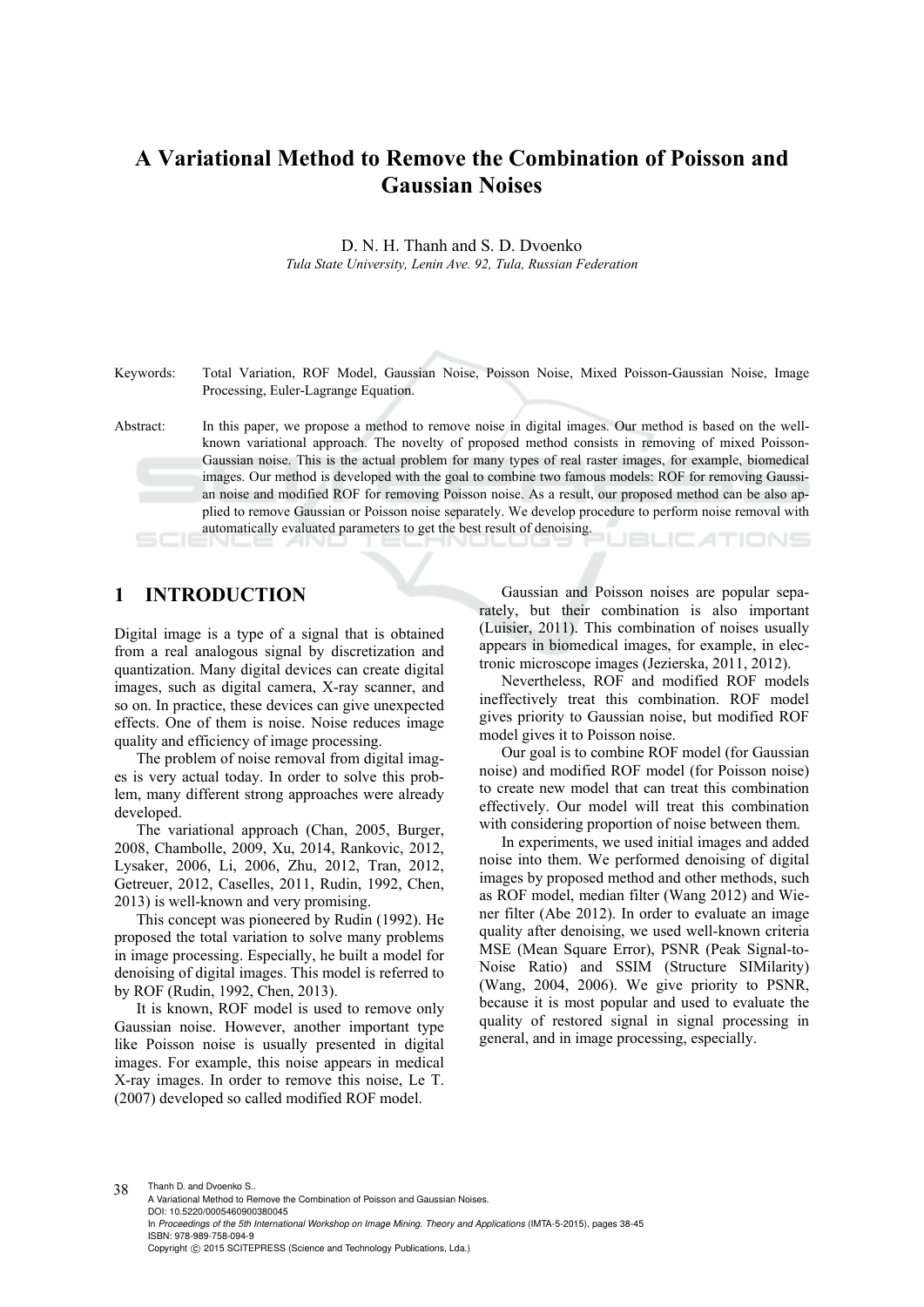### **2 DENOISING MODEL FOR MIXED POISSON-GAUSSIAN NOISE**

Let in  $R^2$  space a bounded domain  $\Omega \subset R^2$  be given. Let us call functions  $u(x, y) \in R^2$  and  $v(x, y) \in \mathbb{R}^2$ , respectively, ideal (without noise) and observed images (noisy), where  $(x, y) \in \Omega$ .

If the function  $u$  is smooth, then its total variation is defined by

$$
V_T[u] = \int_{\Omega} |\nabla u| \, dxdy ,
$$

where  $\nabla u = (u_{x}, u_{y})$  is a gradient (nabla operator),

 $u_x = \partial u / \partial x$ ,  $u_y = \partial u / \partial y$ ,  $|\nabla u| = \sqrt{u_x^2 + u_y^2}$ . In this paper, we only consider function *u* that always has limited total variation  $V_{\tau}[u] < \infty$ .

# **2.1 Denoising Model**

According to results (Chang, 2005, Burger, 2008, Rudin, 1992, Chen, 2013, Scherzer, 2009), image smoothness is characterised by the total variation. The total variation of noisy image is always greater than the total variation of smoothed image.

When Rudin solved the problem  $V_T[u] \to \min$ , he used this characteristic and assumed, that Gaussian noise variance is fixed by the additional constraint

$$
\int_{\Omega} (u - v)^2 dx dy = const
$$

He proposed the ROF model to remove Gaussian noise from an image

$$
u^* = \arg\min_u \left( \int_{\Omega} |\nabla u| \, dx dy + \frac{\lambda}{2} \int_{\Omega} (u - v)^2 \, dx dy \right),
$$

where  $\lambda > 0$  is a Lagrange multiplier.

Le T. (2007) proposed another model to remove Poisson noise based on ROF model:

$$
u^* = \arg\min_u \left( \int_{\Omega} |\nabla u| \, dx dy + \beta \int_{\Omega} (u - v \ln(u)) dx dy \right),
$$

where  $\beta$  is a regularization coefficient. We call it a modified ROF model for Poisson noise.

In order to develop the denoising model for mixed noise, we also solve the problem based on the smooth characteristic of the total variation

 $V_r[u] \to \min$ .

And we also define a constrained condition. We assume that with given image *u* , the mixed noise in image is fixed too (Poisson noise is unchangeable, and Gaussian noise only depends on noise variance):

$$
\int_{\Omega} \ln(p(v \mid u)) dx dy = const , \qquad (1)
$$

where  $p(v | u)$  is a conditional probability.

Let us consider Gaussian noise. Its probability density function (*p.d.f.*) is

$$
p_1(v \mid u) = \exp\left(-\frac{(v-u)^2}{2\sigma^2}\right) / (\sigma\sqrt{2\pi}).
$$

For Poisson noise the *p.d.f.* is

1N

$$
p_2(v \mid u) = \frac{\exp(-u)u^v}{v!}.
$$

We have to note that intensity levels of image colours are integer (for example, the intensity interval for an 8-bit grayscale image is from 0 to 255), so we regard *u* as an integer value, but this will ultimately be unnecessary (Le 2007).

In order to treat combination of Gaussian and Poisson noises, we assume the following linear combination

$$
\ln(p(v | u)) = \lambda_1 \ln(p_1(v | u)) + \lambda_2 \ln(p_2(v | u)),
$$

where  $\lambda_1 > 0$ ,  $\lambda_2 > 0$ ,  $\lambda_1 + \lambda_2 = 1$ .

According to (1), we obtain the denoising problem with constrained condition as following:

$$
\begin{cases}\n u^* = \arg\min_{u} \int_{\Omega} |\nabla u| \, dxdy \\
\iint_{\Omega} \left( \frac{\lambda_1}{2\sigma^2} (v - u)^2 + \lambda_2 (u - v \ln(u)) \right) dxdy = \kappa,\n\end{cases}
$$

where  $\kappa$  is a constant value.

We can transform this constrained optimization problem to the unconstrained optimization problem by using Lagrange functional

$$
L(u,\tau) = \int_{\Omega} |\nabla u| \, dx \, dy + \tau \left( \frac{\lambda_1}{2\sigma^2} \int_{\Omega} (v - u)^2 \, dx \, dy + \lambda_2 \int_{\Omega} (u - v \ln(u)) \, dx \, dy - \kappa \right)
$$

to find

$$
(u^*, \tau^*) = \arg\min_{u, \tau} L(u, \tau), \tag{2}
$$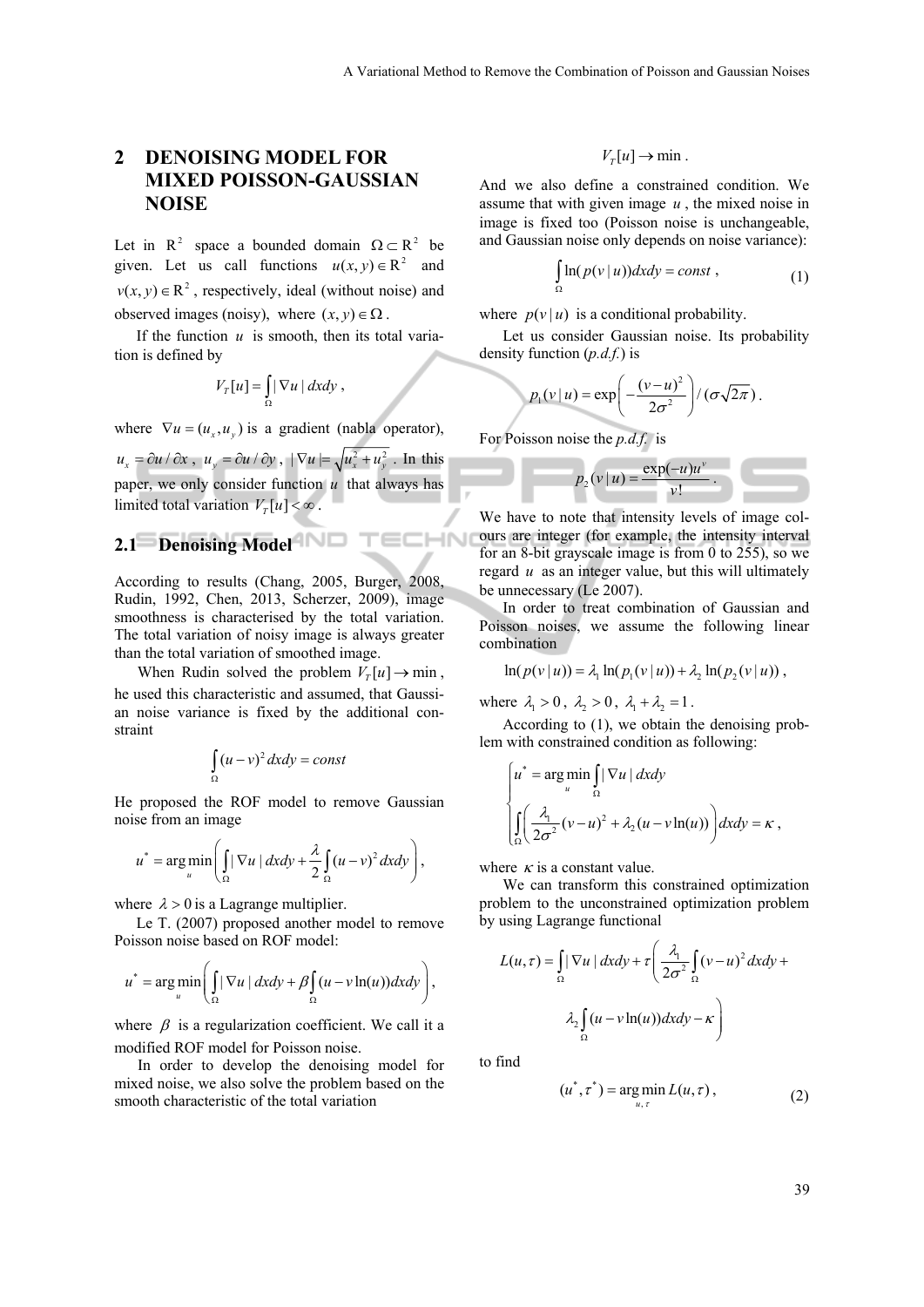where  $\tau > 0$  is a Lagrange multiplier.

This is our proposed model to remove mixed Poisson-Gaussian noise from digital image. We have to notice that, if  $\lambda_1 = 0$  and  $\beta = \lambda_2 \tau$ , we obtain modified ROF model for removing Poisson noise. If  $\lambda_2 = 0$  and  $\lambda = \lambda_1 / (2\sigma^2)$ , then we obtain ROF model for removing Gaussian noise. In the case of  $\lambda_1 > 0$ ,  $\lambda_2 > 0$  we get the model for removing mixed Poisson-Gaussian noise.

### **2.2 Model Discretization**

In order to solve the problem (2), we can use the Lagrange multipliers method (Zeidler, 1985, Rubinov, 2003, Gill, 1974).

However, in this paper, we will solve it by using the Euler-Lagrange equation (Zeidler, 1985).

Let function  $f(x, y)$  be defined in limited domain  $\Omega \subset \mathbb{R}^2$  and be the second-order continuous differentiable one by *x* and *y* for  $(x, y) \in \Omega$ .

We consider the special convex functional  $F(x, y, f, f_x, f_y)$ , where  $f_x = \partial f / \partial x$ ,  $f_y = \partial f / \partial y$ .

The solution of the optimization problem

$$
\int_{\Omega} F(x, y, f, f_x, f_y) dx dy \rightarrow \min
$$

satisfies the following Euler-Lagrange equation

$$
F_f(x, y, f, f_x, f_y) - \frac{\partial}{\partial x} F_{f_x}(x, y, f, f_x, f_y) -
$$

$$
\frac{\partial}{\partial y} F_{f_y}(x, y, f, f_x, f_y) = 0,
$$

where

$$
F_f=\partial F\,/\,\partial f\ ,\ F_{f_x}=\partial F\,/\,\partial f_x\ ,\ F_{f_y}=\partial F\,/\,\partial f_y\,.
$$

We use the result above to solve the problem (2). The solution of the problem (2) is given by the following Euler-Lagrange equation:

$$
-\frac{\lambda_1}{\sigma^2}(v-u) + \lambda_2(1-\frac{v}{u}) -
$$

$$
\mu \frac{\partial}{\partial x} \left( \frac{u_x}{\sqrt{u_x^2 + u_y^2}} \right) - \mu \frac{\partial}{\partial y} \left( \frac{u_y}{\sqrt{u_x^2 + u_y^2}} \right) = 0,
$$
(3)

where  $\mu = 1/\tau$ . We can reduce (3) to

$$
\frac{\lambda_1}{\sigma^2}(\nu - u) - \lambda_2 (1 - \frac{\nu}{u}) +
$$
  

$$
\mu \frac{u_{xx} u_y^2 - 2u_x u_y u_{xy} + u_x^2 u_{yy}}{(u_x^2 + u_y^2)^{3/2}} = 0,
$$
 (4)

where

$$
u_{xx} = \frac{\partial^2 u}{\partial x^2}, \ u_{yy} = \frac{\partial^2 u}{\partial y^2},
$$

$$
u_{xy} = \frac{\partial}{\partial x} \left( \frac{\partial u}{\partial y} \right) = \frac{\partial}{\partial y} \left( \frac{\partial u}{\partial x} \right) = u_{yx}.
$$

In order to discretize the equation (4), we add an artificial time parameter and consider the function  $u = u(x, y, t)$ . Then the equation (4) relates to the following diffusion equation

$$
u_{t} = \frac{\lambda_{1}}{\sigma^{2}}(v-u) - \lambda_{2}(1-\frac{v}{u}) + \frac{1}{\mu} \frac{u_{xx}u_{y}^{2} - 2u_{x}u_{y}u_{xy} + u_{x}^{2}u_{yy}}{\mu^{2} \frac{(u_{x}^{2} + u_{y}^{2})^{3/2}}{2}},
$$
\nwhere  $u_{t} = \partial u / \partial t$ . (5)

We can write the discretized form of the equation (5) as following:

$$
u_{ij}^{k+1} = u_{ij}^k + \xi \left( \frac{\lambda_1}{\sigma^2} (v_{ij} - u_{ij}^k) - \lambda_2 (1 - \frac{v_{ij}}{u_{ij}^k}) + \mu \varphi_{ij}^k \right),
$$
\n(6)

where

$$
\varphi_{ij}^{k} = \frac{\nabla_{xx}(u_{ij}^{k})(\nabla_{y}(u_{ij}^{k}))^{2}}{((\nabla_{x}(u_{ij}^{k}))^{2} + (\nabla_{y}(u_{ij}^{k}))^{2})^{3/2}} +
$$
  
\n
$$
\frac{-2\nabla_{x}(u_{ij}^{k})\nabla_{y}(u_{ij}^{k})\nabla_{xy}(u_{ij}^{k}) + (\nabla_{x}(u_{ij}^{k}))^{2}\nabla_{yy}(u_{ij}^{k})}{((\nabla_{x}(u_{ij}^{k}))^{2} + (\nabla_{y}(u_{ij}^{k}))^{2})^{3/2}},
$$
  
\n
$$
\nabla_{x}(u_{ij}^{k}) = \frac{u_{i+1,j}^{k} - u_{i-1,j}^{k}}{2\Delta x}, \nabla_{y}(u_{ij}^{k}) = \frac{u_{i,j+1}^{k} - u_{i,j-1}^{k}}{2\Delta y},
$$
  
\n
$$
\nabla_{xx}(u_{ij}^{k}) = \frac{u_{i+1,j}^{k} - 2u_{ij}^{k} + u_{i-1,j}^{k}}{(\Delta x)^{2}},
$$
  
\n
$$
\nabla_{yy}(u_{ij}^{k}) = \frac{u_{i,j+1}^{k} - 2u_{ij}^{k} + u_{i,j-1}^{k}}{(\Delta y)^{2}},
$$
  
\n
$$
\nabla_{xy}(u_{ij}^{k}) = \frac{u_{i+1,j+1}^{k} - u_{i+1,j-1}^{k} - u_{i-1,j+1}^{k} + u_{i-1,j-1}^{k}}{4\Delta x\Delta y},
$$
  
\n
$$
u_{0j}^{k} = u_{1j}^{k}, u_{N_{1}+1,j}^{k} = u_{N_{1},j}^{k}, u_{i0}^{k} = u_{i1}^{k}, u_{i,N_{2}+1}^{k} = u_{i,N_{2}}^{k};
$$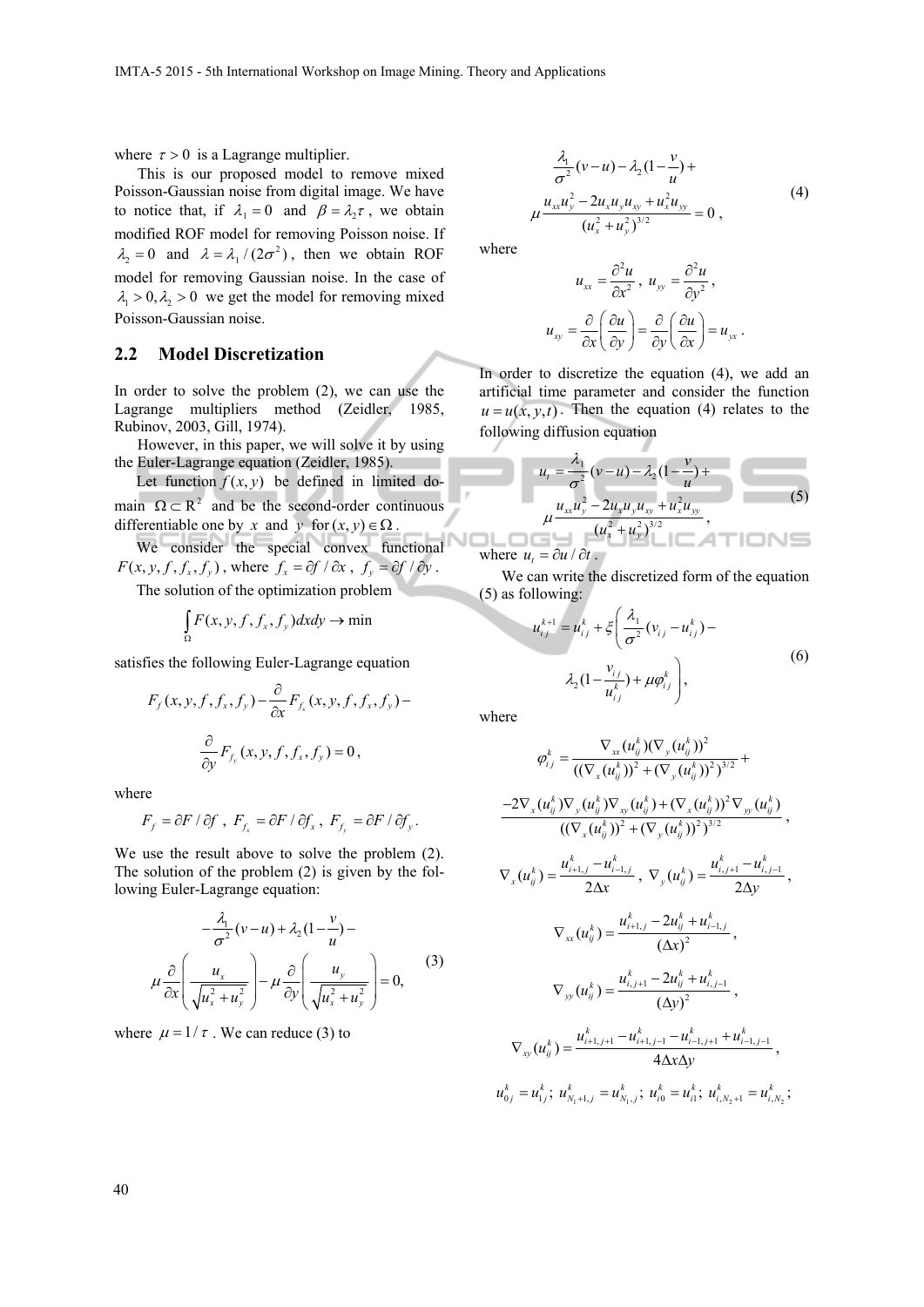$$
i = 1, ..., N_1; j = 1, ..., N_2;
$$
  

$$
k = 0, 1, ..., K; \Delta x = \Delta y = 1; 0 < \xi < 1.
$$

Here  $K$  is enough great number. In this paper, we use  $K = 500$ . For initial condition, we have

$$
u_{ij}^0 = v_{ij}
$$
;  $i = 1,..., N_1$ ;  $j = 1,..., N_2$ .

### **2.3 Finding Optimal Parameters**

We can use the procedure (6) to perform image denoising. In this procedure, values of parameters  $\lambda_1, \lambda_2, \mu, \sigma$  need to be given. In some cases, we have to define these parameters to perform image denoising automatically. Then parameters  $\lambda_1, \lambda_2, \mu$ in process (6) need to be changed into  $\lambda_1^k$ ,  $\lambda_2^k$ ,  $\mu^k$  for each step  $k$ . So we obtain new procedure that allows us to calculate values of these parameters automatically in iteration steps.

# **2.3.1 Optimal Parameters**  $\lambda_1$  **and**  $\lambda_2$  **=**  $\blacksquare$

Let  $(u, \tau)$  be a solution of the problem (2). Then we get the condition

$$
\frac{\partial L(u,\tau)}{\partial u}=0.
$$

This condition gives us the optimal parameters  $\lambda_1, \lambda_2$ :

$$
\lambda_1 = \frac{\int_{\Omega} (1 - \frac{v}{u}) dx dy}{\frac{1}{\sigma^2} \int_{\Omega} (v - u) dx dy + \int_{\Omega} (1 - \frac{v}{u}) dx dy},
$$

$$
\lambda_2 = 1 - \lambda_1.
$$

Its discretized form is

$$
\lambda_1^k = \frac{\sum_{i=1}^{N_1} \sum_{j=1}^{N_2} (1 - \frac{v_{ij}}{u_{ij}^k})}{\sum_{i=1}^{N_1} \sum_{j=1}^{N_2} (\frac{v_{ij} - u_{ij}^k}{\sigma^2} + 1 - \frac{v_{ij}}{u_{ij}^k})},
$$
  

$$
\lambda_2^k = 1 - \lambda_1^k,
$$

where  $k = 0, 1, ..., K$ .

#### **2.3.2 Optimal Parameter**

In order to find an optimal parameter  $\mu$ , we multiply (3) by  $(u - v)$  and integrate by parts over  $\Omega$ . Finally, we obtain the formula to find the optimal parameter  $\mu$  :

$$
\mu = \frac{\int_{\Omega} \left(-\frac{\lambda_1}{\sigma^2} (u - v)^2 - \lambda_2 \frac{(u - v)^2}{u}\right) dxdy}{\int_{\Omega} \left(\sqrt{u_x^2 + u_y^2} - \frac{u_x v_x + u_y v_y}{\sqrt{u_x^2 + u_y^2}}\right) dxdy}
$$

.

Its discretized form is

$$
\mu^{k} = \frac{\sum_{i=1}^{N_1} \sum_{j=1}^{N_2} \left(-\frac{\lambda_1^{k}}{\sigma^2} (u_{ij}^{k} - v_{ij})^2 - \lambda_2^{k} \frac{(u_{ij}^{k} - v_{ij})^2}{u_{ij}^{k}}\right)}{\sum_{i=1}^{N_1} \sum_{j=1}^{N_2} \eta_{ij}^{k}},
$$

where

$$
\frac{\eta_{ij}^k = \sqrt{(\nabla_x (u_{ij}^k))^2 + (\nabla_y (u_{ij}^k))^2} - \nabla_x (u_{ij}^k) \nabla_x (v_{ij}) + \nabla_y (u_{ij}^k) \nabla_y (v_{ij})}{\sqrt{(\nabla_x (u_{ij}^k))^2 + (\nabla_y (u_{ij}^k))^2}},\n\frac{\sqrt{(\nabla_x (u_{ij}^k))^2 + (\nabla_y (u_{ij}^k))^2}}{2\Delta x}, \nabla_y (u_{ij}^k) = \frac{u_{i,j+1}^k - u_{i,j-1}^k}{2\Delta y},\n\frac{\nabla_x (v_{ij}^k) = \frac{v_{i+1,j}^k - v_{i-1,j}^k}{2\Delta x} v, \nabla_y (v_{ij}^k) = \frac{v_{i,j+1}^k - v_{i,j-1}^k}{2\Delta y},\n\frac{u_{0j}^k = u_{1j}^k; u_{N_1+1,j}^k = u_{N_1,j}^k; u_{i,0}^k = u_{i1}^k; u_{i,N_2+1}^k = u_{i,N_2}^k; \n\frac{v_{0j} = v_{1j}; v_{N_1+1,j} = v_{N_1j}; v_{i0} = v_{i1}; v_{i,N_2+1} = v_{i,N_2};\n\frac{v_{0j} = v_{1j}; v_{N_1+1,j} = v_{N_1j}; v_{i0} = v_{i1}; v_{i,N_2+1} = v_{i,N_2};\n\frac{v_{0j} = 1, ..., N_1; j = 1, ..., N_2; k = 0, 1, ..., K; \Delta x = \Delta y = 1.
$$

#### **2.3.3 Optimal Parameter**

In order to evaluate this parameter  $\sigma$ , we use the result of Immerker (1996):

$$
\sigma = \frac{\sqrt{\pi/2}}{6(N_1 - 2)(N_2 - 2)} \sum_{i=1}^{N_1} \sum_{j=1}^{N_2} |u_{ij} * \Lambda|
$$
, where  

$$
\Lambda = \begin{pmatrix} 1 & -2 & 1 \\ -2 & 4 & -2 \\ 1 & -2 & 1 \end{pmatrix}
$$
 is the mask of an image.

Operator \* is a convolution operator, where

$$
u_{ij} * \Lambda = u_{i-1,j-1} \Lambda_{33} + u_{i,j-1} \Lambda_{32} + u_{i+1,j-1} \Lambda_{31} + u_{i-1,j} \Lambda_{23} +
$$
  

$$
u_{ij} \Lambda_{22} + u_{i+1,j} \Lambda_{21} + u_{i-1,j+1} \Lambda_{13} + u_{i,j+1} \Lambda_{12} + u_{i+1,j+1} \Lambda_{11},
$$
  

$$
i = 1,..., N_1; j = 1,..., N_2;
$$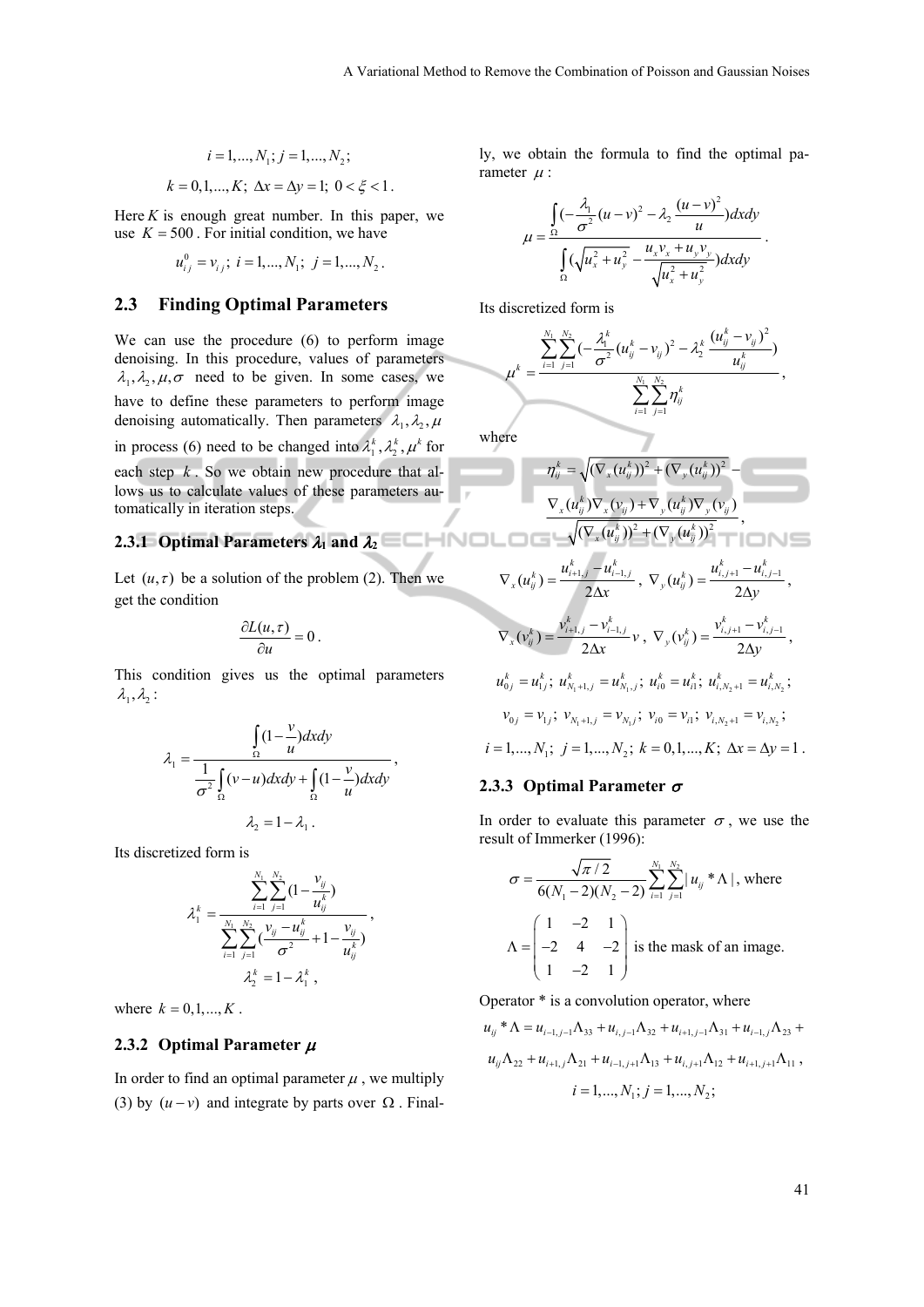$$
u_{ij} = 0
$$
, if  $i = 0$ , or  $j = 0$ , or  $i = N_1 + 1$ ,

or 
$$
j = N_2 + 1
$$
.

We have to notice, that the parameter  $\sigma$  is just evaluated at first time of the iteration process.

#### **2.4 Image Quality Evaluation**

In order to evaluate image quality after denoising, we use criteria MSE (Mean Square Error), PSNR (Peak Signal-to-Noise Ratio) and SSIM (Structure SIMilarity) (Wang 2004, 2006):

$$
Q_{MSE} = \frac{1}{N_1 N_2} \sum_{i=1}^{N_1} \sum_{j=1}^{N_2} (u_{ij} - v_{ij})^2,
$$
  

$$
Q_{PSNR} = 10 \lg \left( \frac{N_1 N_2 L^2}{\sum_{i=1}^{N_1} \sum_{j=1}^{N_2} (u_{ij} - v_{ij})^2} \right),
$$
  

$$
Q_{SSIM} = \frac{(2\overline{u} \ \overline{v} + C_1)(2\sigma_{uv} + C_2)}{(\overline{u}^2 + \overline{v}^2 + C_1)(\sigma_u^2 + \sigma_v^2 + C_2)},
$$

where

$$
\overline{u} = \frac{1}{N_1 N_2} \sum_{i=1}^{N_1} \sum_{j=1}^{N_2} u_{ij} , \overline{v} = \frac{1}{N_1 N_2} \sum_{i=1}^{N_1} \sum_{j=1}^{N_2} v_{ij} .
$$

$$
\sigma_u^2 = \frac{1}{N_1 N_2 - 1} \sum_{i=1}^{N_1} \sum_{j=1}^{N_2} (u_{ij} - \overline{u})^2 ,
$$

$$
\sigma_v^2 = \frac{1}{N_1 N_2 - 1} \sum_{i=1}^{N_1} \sum_{j=1}^{N_2} (v_{ij} - \overline{v})^2 ,
$$

$$
\sigma_{uv} = \frac{1}{N_1 N_2 - 1} \sum_{i=1}^{N_1} \sum_{j=1}^{N_2} (u_{ij} - \overline{u}) (v_{ij} - \overline{v}) ,
$$

$$
C_1 = (K_1 L)^2, C_2 = (K_2 L)^2; K_1 \ll 1; K_2 \ll 1 .
$$

For example,  $K_1 = K_2 = 10^{-6}$ , *L* is image intensity, where, for example,  $L = 2^8 - 1 = 255$  for an 8-bit greyscale images.

The greater value  $Q_{PSNR}$ , the better image quality. If  $Q_{PSNR}$  is between 20 and 25, then an image quality is acceptable, for example, for the wireless transmission (Thomos 2006).

 $Q_{\text{SSIM}}$  is used to evaluate image quality by comparing similarity of both images. Its value is between -1 and 1. The greater value  $Q_{SSIM}$ , the better image quality.

 $Q_{MSE}$  is a criteria to evaluate the difference be-

tween two images.  $Q_{MSE}$  is mean-squared error. The lower value  $Q_{MSE}$ , the better restoration result. The value of  $Q_{MSE}$  also relates to the value of  $Q_{PSNR}$ .

#### **2.5 Image Sample Initialization**

In experiment with artificial image, we use an image with the size of 300x300 pixels. This image has six vertical bars (Fig. 1a). Bar grey level intensities are 110, 130 and 160, respectively, where numbers of pixels are same (30.000). We zoom, crop and show the part of the original image under processing (Fig.  $1b - 1f$ ).

First, we create the noisy image by adding Gaussian noise (Fig. 1c) and second, create noisy image by adding Poisson noise (Fig. 1d).

We want to generate a noisy image, the quality of which is very low, but we cannot control the Poisson noise intensity. So, we just only control the variance of Gaussian noise. In order to calculate proportion between intensities of Gaussian and Poisson noises, we calculate the variance of Poisson noise. The value of variance of Gaussian noise is calculated via Poisson noise variance. Let the variance of Gaussian noise be four times greater than the variance of Poisson noise.

First, let us consider Poisson noise. Its distribution is  $p_2(v|u)$ , value of the variance of Poisson noise is  $\sigma_2 = \sqrt{u_{ij}}$ , respectively, with  $u_{ij}$  at every pixel  $(i, j)$  of image, where  $i = 1, ..., N_1; j = 1, ..., N_2$ . We denote this Poisson noisy image as  $v^{(2)}$ . Obviously, intensity value of  $v^{(2)}$  ought to be between 0 and 255. If the intensity value of some pixels are out of this interval, they need to be reset to intensity value of respective pixel of the original image *u* , that means  $v^{(2)}_{ij} = u_{ij}$ .

In this case, number of them is zero. The variance of Poisson noise can be calculated as average value  $\sigma_2 = (\sqrt{110} + \sqrt{130} + \sqrt{160}) = 11.5130$ , because this image has three intensity levels and their numbers of pixels are identical.

Now, we consider Gaussian noise. Its variance need to be 46.052 (because we explained above, variance of Gaussian noise is four times over variance of Poisson noise). We denote this Gaussian noisy image as  $v^{(1)}$ . As above case, intensity value of  $v^{(1)}$  also need to be between 0 and 255. In this case, there are 1063 pixels out of this interval, respectively 1.2% of all image pixels.

We create resulting noisy image (Fig. 1e) by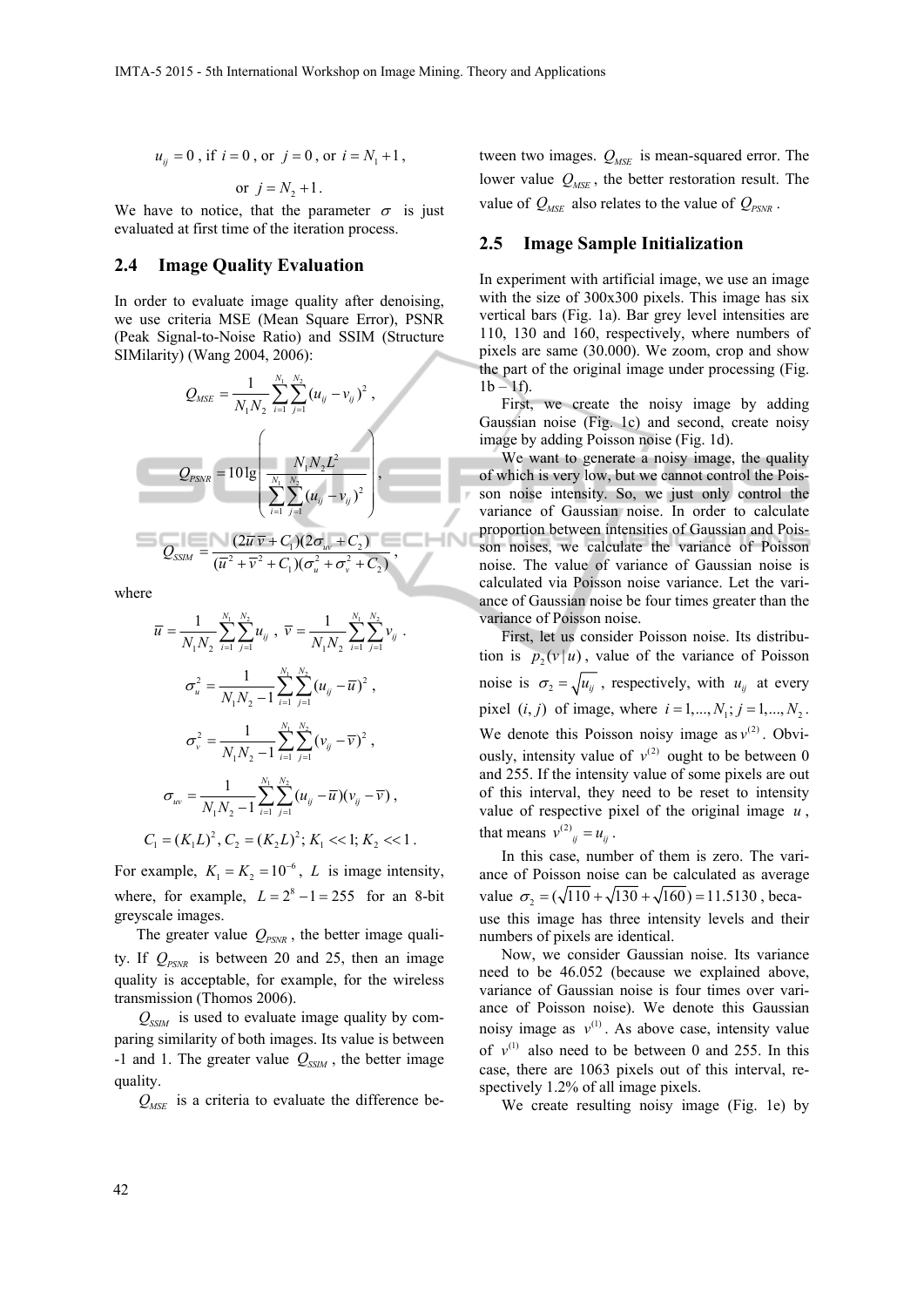combining first noisy and second noisy images with proportion 0.6 for Gaussian noisy image  $v^{(1)}$  and 0.4 for Poisson noisy image  $v^{(2)}$ .

This means  $v = 0.6 v^{(1)} + 0.4 v^{(2)}$ . Hence:

$$
\lambda_1 / \lambda_2 = 46.052 \cdot 0.6 / 11.513 \cdot 0.4 =
$$

 $27.63 / 4.6 = 6 / 1$ . As a result:  $\lambda_1 = 6/7 = 0.8571$ ,  $\lambda_2 = 1/7 = 0.1429$ .

Values of  $Q_{MSE}$ ,  $Q_{PSNR}$  and  $Q_{SSIM}$  of noisy image are respectively 718.8782, 19.5643, and 0.1036. The value of *QPSNR* of noisy image is lower than 20. That means quality of noisy image is very low and it cannot be used, for example, for wireless transmission.

#### **2.6 Experiments**

In order to test our model, we consider the following cases for above sample image: parameters are  $\lambda_1=0.2$ ,  $\lambda_2=0.8$  (worse restoration);  $\lambda_1=\lambda_2=0.5$  (better restoration);  $\lambda_1=0.8571$ ,  $\lambda_2=0.1429$  (best restoration) and with automatically evaluated  $\lambda_1=0.8102$ ,  $\lambda_2$ =0.1898. Result of denoising with  $\lambda_1$ =0.8571,  $\lambda_2$ =0.1429 is given on Fig. 1f.



Figure 1: Result of noise initialization and denoising: a) original image, b) cropped image, c) with Gaussian noise, d) with Poisson noise, e) with mixed noise, f) after denoising.

We also compare the result of our model with other noise removal methods: ROF, Wiener filter, median filter. Results are given in Table 1.

Table 1 shows, the proposed method with automatically evaluated parameters effectively removes noise and gives us the high quality images to use them, for example, for wireless transmission.

Fig. 2 shows vertical cut of grey level intensities of original image, noisy image and denoised image.



Figure 2: Intensity of original, denoised and noisy images.

|                                                                                                                                              | $O_{PSNR}$ | $O_{\rm \scriptscriptstyle SSM}$ | $O_{MSE}$ |  |
|----------------------------------------------------------------------------------------------------------------------------------------------|------------|----------------------------------|-----------|--|
| Noisy                                                                                                                                        | 19.5643    | 0.1036                           | 718.8782  |  |
| <b>ROF</b>                                                                                                                                   | 35.1284    | 0.9130                           | 19.9635   |  |
| Median                                                                                                                                       | 31.4844    | 0.7797                           | 46.1996   |  |
| Wiener                                                                                                                                       | 30.1502    | 0.6018                           | 62.8146   |  |
| Proposed method<br>with                                                                                                                      |            |                                  |           |  |
| $\lambda_1=0.2$ ,<br>$\lambda$ <sub>2</sub> =0.8.<br>$\mu$ = 0.1140,                                                                         | 29.1325    | 79.4014                          |           |  |
| $\sigma$ = 46.0520                                                                                                                           |            |                                  |           |  |
| Proposed method<br>with<br>$\lambda_1 = \lambda_2 = 0.5$ .<br>$\mu$ = 0.1429.<br>$\sigma$ = 46.0520                                          | 37.0462    | 0.9453                           | 12.8370   |  |
| Proposed method<br>with<br>$\lambda_1 = 0.8571$ ,<br>$\lambda$ <sub>2</sub> =0.1429.<br>$\mu$ = 0.4738,<br>$\sigma$ = 46.0520                | 42.8237    | 0.9902                           | 3.3940    |  |
| Proposed method<br>with evaluated<br>parameters<br>$\lambda_1 = 0.8102$ ,<br>$\lambda_2 = 0.1898$ ,<br>$\mu$ = 0.3846,<br>$\sigma$ = 45.4523 | 42.7795    | 0.9900                           | 3.4287    |  |

Table 1: Quality comparison of noise removal methods for the artificial image.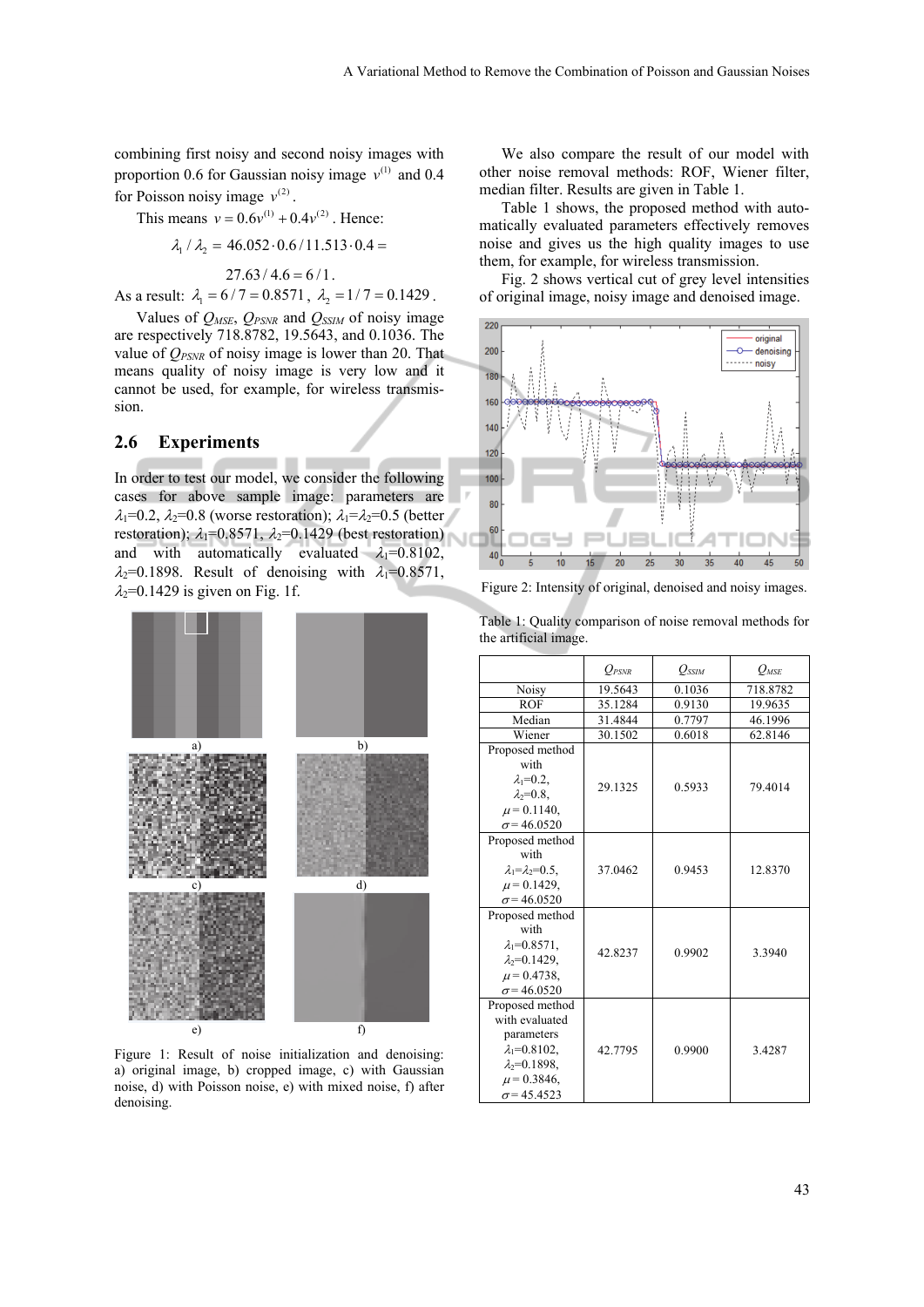We also use another example to test our model in the case of processing a real image. In this case, we use an image of human skull (Nick 2009) with the size 300x300 pixel (Fig. 3a). We add Gaussian noise (Fig. 3b), Poisson noise (Fig. 3c) and combine two these images to make final noisy image (Fig. 3d).

Variance of Gaussian noise is 4 times over variance of Poisson noise and proportion of combination is 0.5 and 0.5, and  $\lambda_1 = 0.75$ ,  $\lambda_2 = 0.25$ . Result of denoising is shown in Fig. 3e, Fig. 3f. In this case, the variance of Poisson noise is 10.0603, the variance of Gaussian noise is 40.2412. The number of pixels intensities of which is out of interval 0 and 255 for Poisson noise is 5 (respectively 0.0056%), and for Gaussian noise is 5780 (respectively 6.42%).

The Table 2 shows the result of denoising for real image in both case: given parameters and automatically evaluated parameters.



Figure 3: Denoising of real image: a) original image, b) cropped image, c) with Gaussian noise, d) with Poisson noise, e) with mixed noise, f) after denoising.

We have to notice, that in the case of the real image, the value of  $Q_{PSNR}$  of denoising for given ideal

parameters is better, than the value of *Q<sub>PSNR</sub>* of denoising for automatically evaluated parameters, but the value of  $Q_{SSIM}$  is inversed.

| Table 2: Quality comparison of noise removal methods for |  |  |  |
|----------------------------------------------------------|--|--|--|
| real image of human skull.                               |  |  |  |

|                                                                                                                                           | $O_{PSNR}$ | $O_{SSIM}$ | $O_{MSE}$ |
|-------------------------------------------------------------------------------------------------------------------------------------------|------------|------------|-----------|
| Noisy                                                                                                                                     | 21.4168    | 0.4246     | 427.9526  |
| Proposed method<br>with<br>$\lambda_1 = 0.75$ ,<br>$\lambda$ <sub>2</sub> =0.25.<br>$\mu = 0.1$ ,<br>$\sigma$ = 40.2412.                  | 27.2808    | 0.8157     | 121.6189  |
| Proposed method<br>with evaluated<br>parameters<br>$\lambda_1 = 0.8095$ ,<br>$\lambda$ =0.1905,<br>$\mu$ = 0.0970,<br>$\sigma$ = 38.2310. | 27.2567    | 0.8383     | 122.2941  |

# **3** CONCLUSIONS **EXTIGNS**

In this paper, we proposed the approach to remove combination of Poisson and Gaussian noises (mixed noise). This method is based on variational approach.

The result of denoising depends on parameters, especially on coefficients of linear combination  $\lambda_1$ 

and  $\lambda$ . We can specify values of parameters or these values can be automatically evaluated. In order to apply this model to real image, we need to use the proposed method with automatically evaluated parameters.

The proposed method can be applied to remove separate Gaussian or Poisson noise (respectively ROF model and modified ROF model for Poisson noise), or mixed Poisson-Gaussian noise as well.

We also can use this variational approach to remove other kinds of noise, such as noise of magnetic resonance images (MRI), ultrasonogram, etc.

### **REFERENCES**

- Abe C., Shimamura T., 2012, 'Iterative Edge-Preserving adaptive Wiener filter for image denoising', *ICCEE*, vol. 4, no. 4, pp. 503-506.
- Burger M., 2008, *Level set and PDE based reconstruction methods in imaging*, Springer.
- Caselles V., Chambolle A., Novaga M., 2011, *Handbook of mathematical methods in imaging*, Springer.